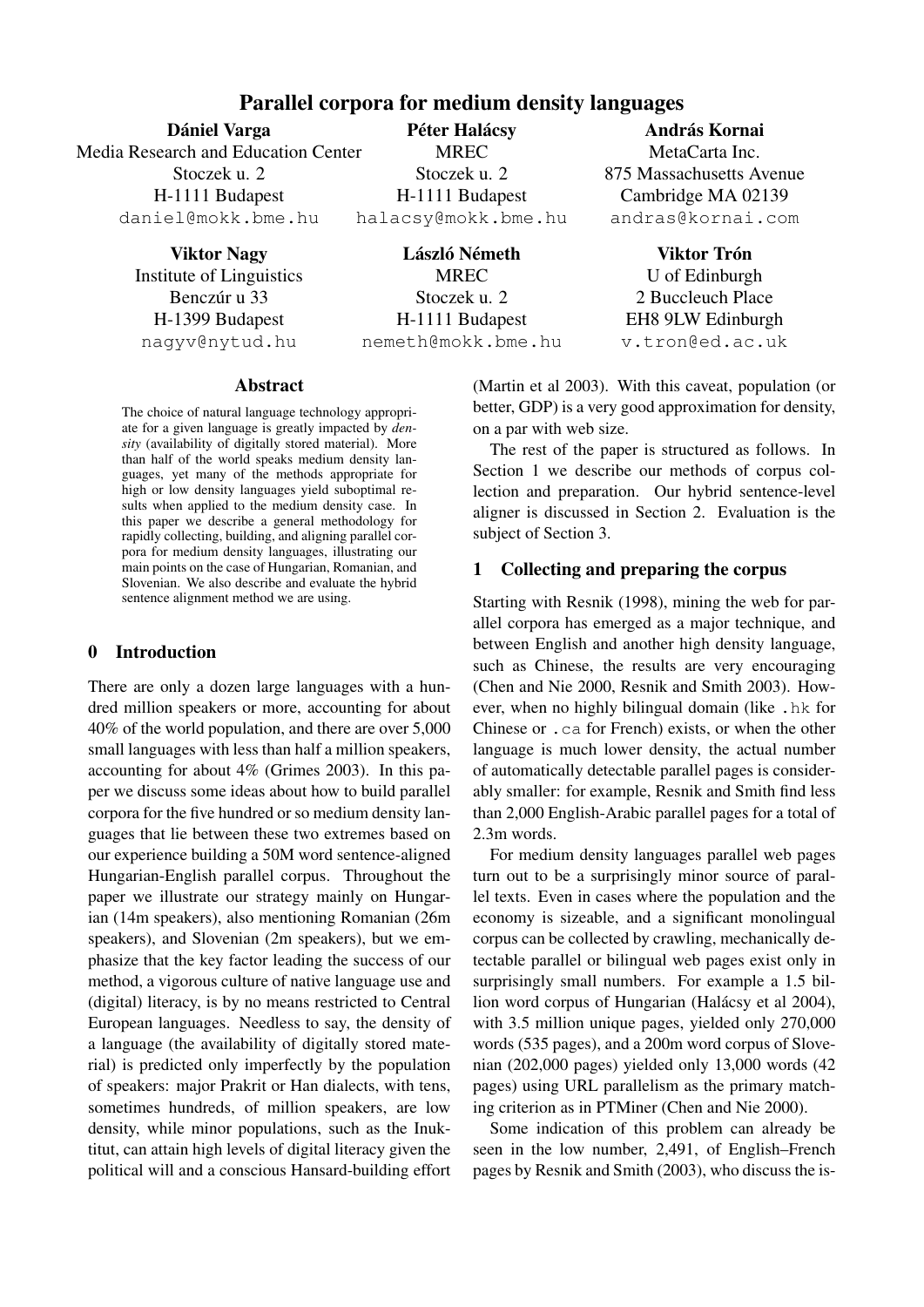sue under the heading "Too little data" (p 374). Since by GDP France is about 21 times the size of Hungary, and 66 times the size of Slovenia, we expect that an effort similar to ours would yield a quite respectable English-French parallel corpus, perhaps 5- 6 m words for French, consistent with the growth of .fr since 1998. However, for medium density languages, even if we extrapolate optimistically for the next 5-10 years, the yield can not be expected to be significant.

Web pages are undoubtedly valuable for a diversity of styles and contents that is greater than what could be expected from any single source, but a few hundred web pages alone fall short of a sensible parallel corpus. Therefore, one needs to resort to other sources, many of them impossible to find by mechanical URL comparison, and often not even accessible without going through dedicated query interfaces. We discuss the nature of these resources using Hungarian as our primary example.

Literary texts The Hungarian National Library maintains a large public domain digital archive *Magyar Elektronikus Könyvtár* 'Hungarian Electronic Library' mek.oszk.hu/indexeng.phtml with many classical texts. Comparison with the Project Gutenberg archives at www.gutenberg.org yielded well over a hundred parallel texts by authors ranging from Jane Austen to Tolstoy. Equally importantly, many works still under copyright were provided by their publishers under the standard research exemption clause. While we can't publish most of these texts in either language, we publish the aligned sentence pairs alphabetically sorted. This "shuffling" somewhat limits usability inasmuch as higher than sentence-level text layout becomes inaccessible, but at the same time makes it prohibitively hard to reconstruct the original texts and contravene the copyright. Since shuffling nips copyright issues in the bud, it simplifies the complex task of disseminating aligned corpora considerably.

Religious texts The entire Bible has been translated to over 400 languages and dialects, and many religious texts from the Bhagavad Gita to the Book of Mormon enjoy nearly as broad currency. The Catholic Church makes a special effort to have papal edicts translated to other languages from the original Latin (see www.vatican.va/archive).<sup>1</sup>

International Law From the Universal Declaration of Human Rights (www.unhchr.ch/udhr) to the Geneva Convention many important legal documents have been translated to hundreds of languages and dialects. Those working on the languages of the European Union have long availed themselves of the CELEX database.

Movie captioning Large mega-productions are often dubbed, but smaller releases will generally have only captioning, often available for research purposes. For cult movies there is also a vigorous subgenre of amateur translations by movie buffs.

Software internationalization Multilingual software documentation is increasingly becoming available, particularly for open source packages such as KDE, Gnome, OpenOffice, Mozilla, the GNU tools, etc (Tiedemann and Nygaard 2004).

Bilingual magazines Both frequent flyer magazines and national business magazines are often published with English articles in parallel. Many magazines from Scientific American to National Geographic have editions in other languages, and in many countries there exist magazines with complete mirror translations (for instance, *Diplomacy and Trade Magazine* publishes every article both in Hungarian and English).

Annual reports, corporate home pages Large companies will often publish their annual reports in English as well. These are usually more strictly parallel than the rest of their web pages.

There is no denying that the identification of such resources, negotiating for their release, downloading, format conversion, and character-set normalization remain labor-intensive steps, with good opportunities for automation only at the final stages. But such an effort leverages exactly the strengths of medium density languages: the existence of a joint cultural heritage both secular and religious, of national institutions dedicated to the preservation and fostering of culture, of multinational movements (particularly open source) and multinational corporations with a notable national presence, and of a rising tide of global business and cultural practices. Altogether, the effort pays off by yielding a corpus that is two-three orders of magnitude larger, and covering a much wider range of jargons, styles, and genres, than what could be expected from parallel web pages alone. Table 1 summarizes the different types of texts and their sizes in our Hungarian-English parallel corpus.

<sup>&</sup>lt;sup>1</sup>It has often been noted that archaic biblical texts offer little help in translating e.g. newswire text. The situation can be greatly improved by using a contemporary English translation (as opposed to the King James Version).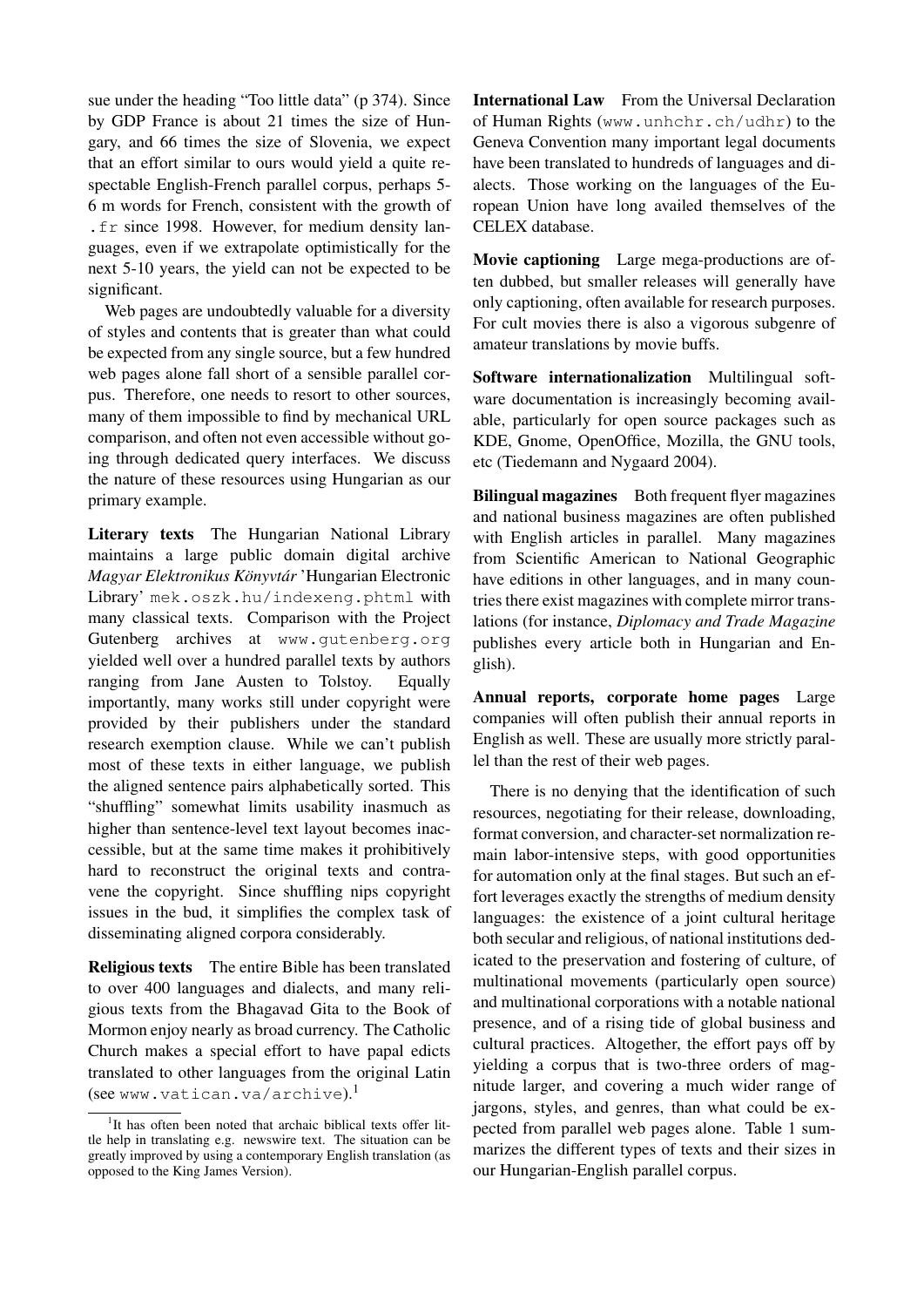| source          | docs  | $E$ words $(m)$ | $H$ words $(m)$ |
|-----------------|-------|-----------------|-----------------|
| Literary        | 156   | 14.6            | 11.5            |
| Legal           | 10374 | 24.1            | 18.3            |
| Captioning      | 437   | 2.5             | 1.9             |
| Sw docs         | 187   | 0.8             | 0.7             |
| Magazines       | 107   | 0.3             | 0.3             |
| <b>Business</b> | 19    | 0.5             | 0.4             |
| Religious       | 122   | 2.3             | 2.0             |
| Web             | 435   | 0.3             | 0.2             |
| Total           | 11550 | 44.6            | 34.6            |

Table 1: Distribution of text types in the

Hungarian–English parallel corpus

In addition to the texts, we identified other significant lexical resources, such as public domain glossaries specifically prepared for EU law, Microsoft software, Linux, and other particular domains and most importantly, a large (over 254,000 records) general-purpose bilingual dictionary manually created over many years by Attila Vonyó. Since there is no guarantee that such materials are available for other languages, in the next section we describe a sentence-alignment algorithm which does not rely on the existence of such bilingual dictionaries, but can take advantage of it if it is available.

After some elementary format-detection and conversion routines such as catdoc and pdftotext which are standard in the open source world, we have a corpus of raw text consisting of assumed parallel documents. While the texts themselves were collected and converted predominantly manually, the aligned bicorpus is derived by entirely automatic methods. Due to the manual effort, parallelism is nearly perfect, therefore the size of the raw corpus of collected texts is not significantly different from the size of the useful (aligned) data.

The first steps of our corpus preparation pipeline are tokenizers performing sentence and paragraph boundary detection and word tokenization. These are relatively simple flex programs (along the lines of Mikheev 2002) both for English and Hungarian. For languages with more complex morphology such as Hungarian, it makes sense to conflate by stemming morphological variants of a lexeme before the texts are passed to the aligner. We used hunmorph, a language-independent word analysis toolkit (Trón et al 2005) both for Hungarian and English.

The most important ingredient of the pipeline is of course automatic sentence alignment which we carried out using our own algorithm and software hunalign, described in detail in the next section.

## 2 Sentence level alignment

There are three main approaches to the problem of corpus alignment at the sentence level: lengthbased (Brown et al 1991, Gale and Church 1991), dictionary- or translation based (Chen 1993, Melamed 1996, Moore 2002), and partial similarity-based (Simard and Plamondon 1998). This last method in itself may work well for Indo-European languages (probably better between English and Romanian than English and Slovenian), but for Hungarian the lack of etymological relation suggests that the number of cognates will be low. Even where the cognate relationship is clear, as in *computer/kompjúter, strike/sztrájk* etc., the differences in orthography make it hard to gain traction by this method. Therefore, we chose to concentrate on the dictionary and length-based methods, and designed a hybrid algorithm, hunalign, that successfully amalgamates the two.

In the first step of the alignment algorithm, a crude translation of the source text is produced by converting each word token into the dictionary translation that has the highest frequency in the target corpus, or to itself in case of lookup failure.

This pseudo target language text is then compared against the actual target text on a sentence by sentence basis. The similarity score between a source and a target sentence consists of two major components: token-based and length-based. The dominant term of the token-based score is the number of shared words in the two sentences, normalized with the larger token count of the two sentences. A separate reward term is added if the proportion of shared numerical tokens is sufficiently high in the two sentences (especially useful for the alignment of legal texts).

For the length-based component, the character counts of the original texts are incremented by one, and the score is based on the ratio of longer to shorter. The relative weight of the two components was set so as to maximize precision on the Hungarian–English training corpus, but seems a sensible choice for other languages as well. Paragraph boundary markers are treated as sentences with special scoring: the similarity of two paragraph-boundaries is a high constant, the similarity of a paragraph-boundary to a real sentence is minus infinity, so as to make paragraph boundaries pair up.

The similarity score is calculated for every sentence pair around the diagonal of the alignment matrix (at least a 500-sentence neighborhood is calculated or all sentences closer than 10% of the longer text). This is justified by the observation that the beginning and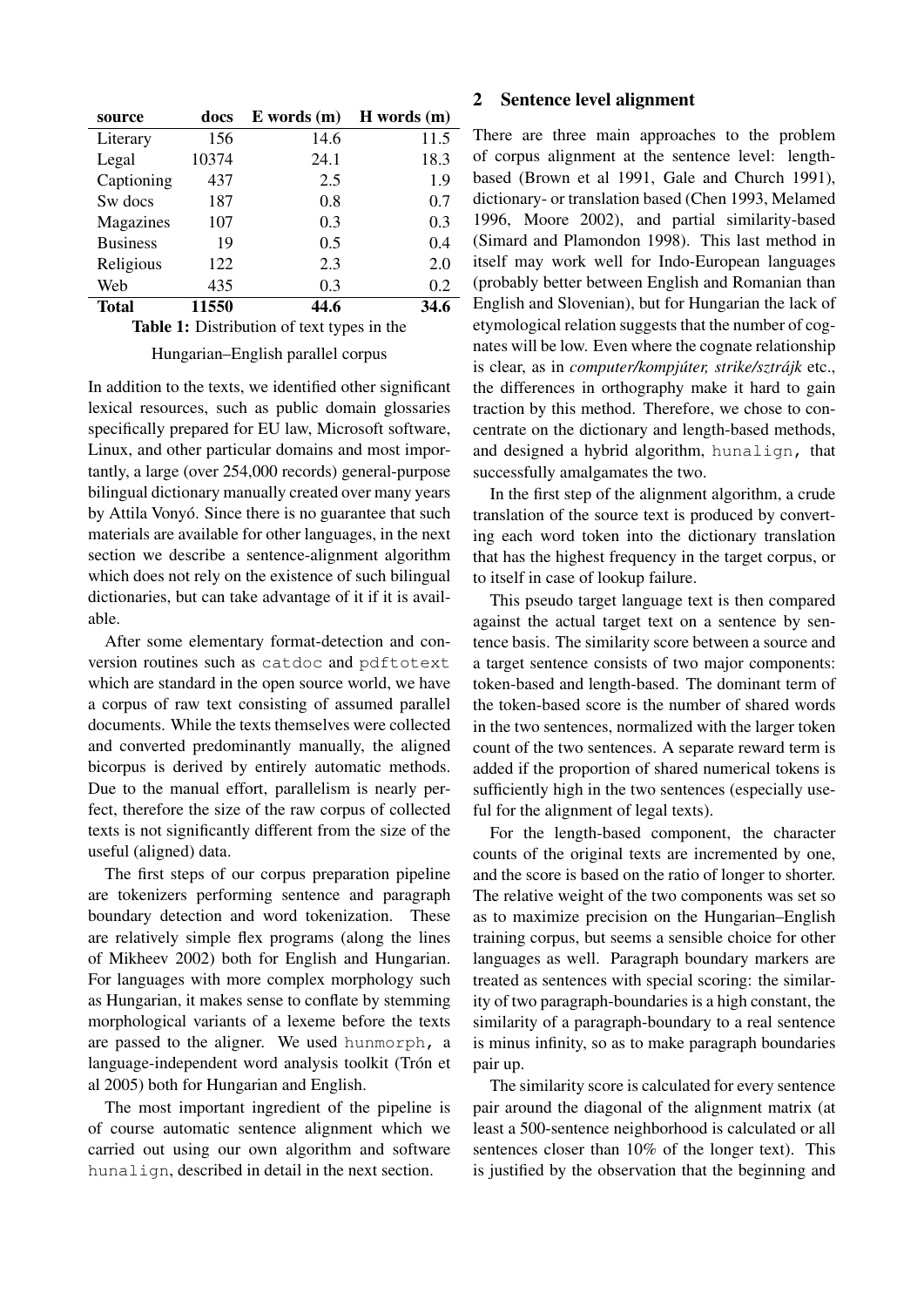the end of the texts are considered aligned and that the sentence ratio in the parallel text represents the average one-to-many assignment ratio of alignment segments, from which no significant deviations are expected. We find that 10% is high enough to produce reassuringly high recall figures even in the case of faulty parallelism such as long surplus chapters.

Once the similarity matrix is obtained for the relevant sentence pairs, the optimal alignment trail is selected by dynamic programming, going through the matrix with various penalties assigned to skipping and coalescing sentences. The score of skipping is a fixed parameter, learnt on our training corpus while the score of coalescing is the sum of the minimum of the two token-based scores and the length-based score of the concatenation of the two sentences. For performance reasons, the dynamic programming algorithm does not take into account the possibility of more than two sentences matching one sentence. After the optimal alignment path is found, a postprocessing step iteratively coalesces a neighboring pair of one-to-many and zero-to-one segments wherever the resulting new segment has a better character-length ratio than the starting one. With this method, any one-to-many segments can be discovered.

The hybrid algorithm presented above remains completely meaningful even in the total absence of a dictionary. In this case, the crude translation will be just the source language text, and sentence-level similarity falls back to surface identity of words.After this first phase a simple dictionary can be bootstrapped on the initial alignment. From this alignment, the second phase of the algorithm collects one-to-one alignments with a score above a fixed threshold. Based only on all one-to-one segments, cooccurrences of every sourcetarget token pair are calculated. These, when normalized with the maximum of the two tokens' frequency yield an association measure. Word pairs with association higher than 0.5 but are are used as a dictionary.

Our algorithm is similar in spirit to that of Moore (2002) in that they both combine the length-based method with some kind of translation-based similarity. In what follows we discuss how Moore's algorithm differs from ours.

Moore's algorithm has three phases. First, an initial alignment is computed based only on sentence length similarity. Next, an IBM 'Model I' translation model (Brown et al 1993) is trained on a set of likely matching sentence pairs based on the first phase. Finally, similarity is calculated using this translation model, combined with sentence length similarity. The out-

put alignment is calculated using this complex similarity score. Computation of similarity using Model I is rather slow, so only alignments close to the initially found alignment are considered, thus restricting the search space drastically.

Our simpler method using a dictionary-based crude translation model instead of a full IBM translation model has the very important advantage that it can exploit a bilingual lexicon, if one is available, and tune it according to frequencies in the target corpus or even enhance it with extra local dictionary bootstrapped from an initial phase. Moore's method offers no such way to tune a preexisting language model. This limitation is a real one when the corpus, unlike the news and Hansard corpora more familiar to those working on high density languages, is composed of very short and heterogeneous pieces. In such cases, as in web corpora, movie captions, or heterogeneous legal texts, average-based models are actually not close to any specific text, so Moore's workaround of building language models based on 10,000 sentence subcorpora has little traction.

On top of this, our translation similarity score is very fast to calculate, so the dictionary-based method can be used already in the first phase where a much bigger search space can be traversed. If the lexicon resource is good enough for the text, this first phase already gives excellent alignment results.

Maximizing alignment recall in the presence of noisy sentence segmentation is an important issue, particularly as language density generally correlates with the sophistication of NLP tools, and thus lower density implies poorer sentence boundary detection. From this perspective, the focus of Moore's algorithm on one-to-one alignments is less than optimal, since excluding one-to-many and many-to-many alignments may result in losing substantial amounts of aligned material if the two languages have different sentence structuring conventions.

While speed is often considered a mundane issue, hunalign, written in C++, is at least an order of magnitude faster than Moore's implementation (written in Perl), and the increase in speed can be leveraged in many ways during the building of a parallel corpus with tens of thousands of documents. First, rapid alignment allows for more efficient filtering of texts with low confidence alignments, which usually point to faulty parallelism such as mixed order of chapters (as we encountered in *Arabian Nights* and many other anthologies), missing appendices, extensive extra editorial headers (typical of Project Gutenberg),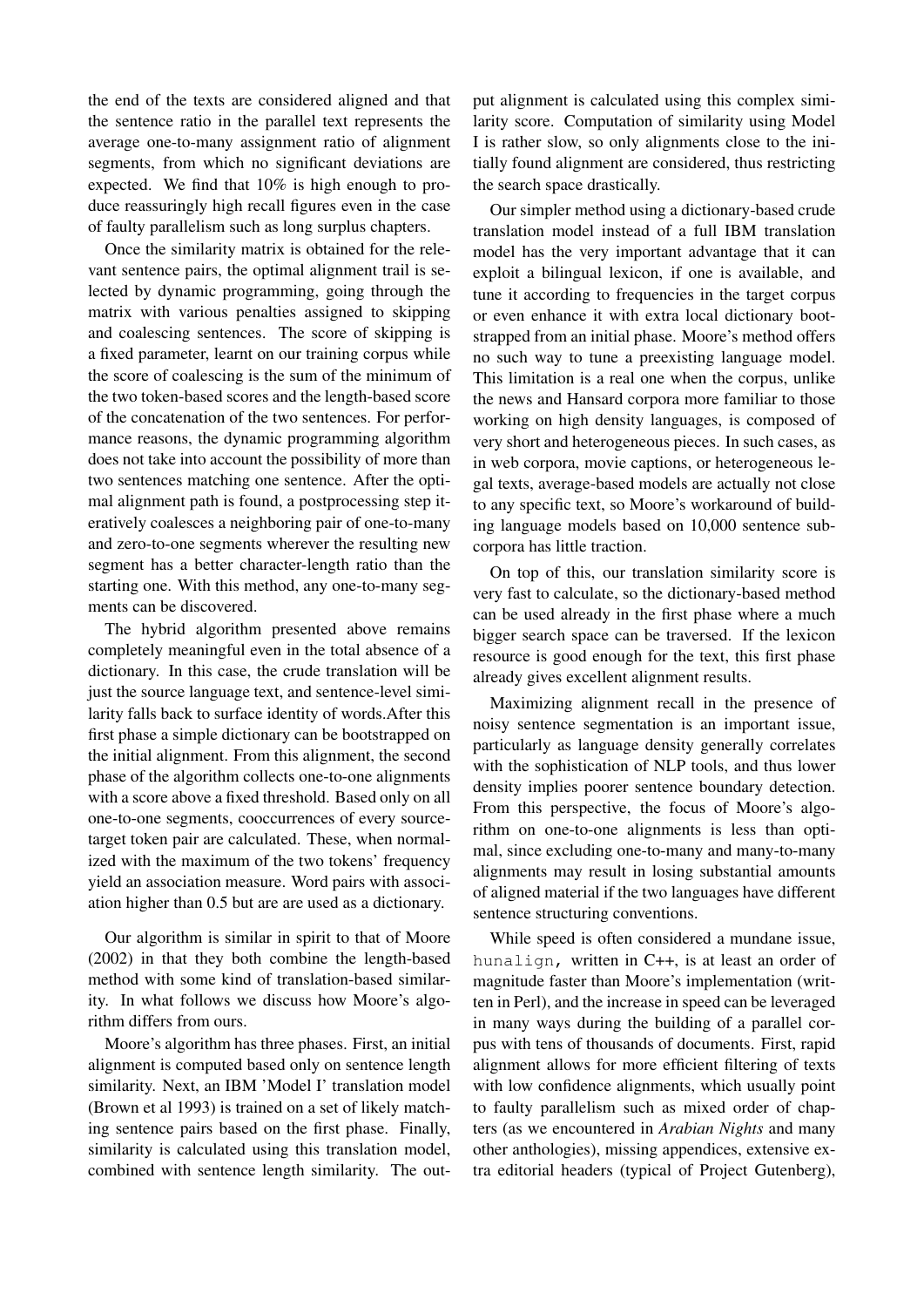comments, different prefaces in the source texts etc. Once detected automatically, most cases of faulty parallelism can be repaired and the texts realigned. Second, debugging and fine-tuning lower-level text processing steps (such as the sentence segmentation and tokenization steps) may require several runs of alignment in order to monitor the impact of certain changes on the quality of alignment. This makes speed an important issue. Interestingly, runtime complexity of Moore's program seems to be very sensitive to the faults in parallelism. Adding a 300 word surplus preface to one side of *1984* but not the other slows down this program by a factor of five, while it has no detectable impact on hunalign.

Finally, Moore's aligner, while open source and clearly licensed for research, is not free software. In particular, parallel corpora aligned with it can not be made freely available for commercial purposes. Since we wanted to make sure that our corpus is available for any purpose, including commercial use, Moore's aligner program was not a viable choice.

#### 3 Evaluation

In this section we describe our attempts to assess the quality of our parallel corpus by evaluating the performance of the sentence aligner on texts for which manually produced alignment is available. We also compare our algorithm to Moore's (2002) method.

Evaluation shows hunalign has very high performance: generally it aligns incorrectly at most a handful of sentences. As measured by Moore's method of counting only on one-to-one sentence-pairs, precision and recall figures in the high nineties are common. But these figures are overly optimistic because they hide one-to-many and many-to-many errors, which actually outnumber the one-to-one errors. In *1984,* for example, 285 of the 6732 English sentences or about 4.3% do not map on a unique Hungarian, and 716 or 10.6% do not map on a unique Romanian sentence – similar proportions are found in other alignments, both manual and automatic.

To take these errors into account, we used a slightly different figure of merit, defined as follows. The alignment trail of a text can be represented by a ladder, i.e. an array of pairs of sentence boundaries: rung  $(i, j)$  is present in the ladder iff the first i sentences on the left correspond to the first  $j$  sentences on the right. Precision and recall values are calculated by comparing the predicted and actual rungs of the ladder: we will refer to this as the *complete rung* count as opposed to the *one-to-one* count. In general, complete rung figures of merit tend to be lower than one-to-one figures of merit, since the task of getting them right is more ambitious: it is precisely around the one-tomany and many-to-one segments of the text that the alignment algorithms tend to stumble.

Table 3 presents precision and recall figures based on all the rungs of the entire ladder against the manual alignment of the Hungarian version of Orwell's 1984 (Dimitrova et al 1998).

| condition    | precision | recall |  |
|--------------|-----------|--------|--|
| id           | 34.30     | 34.56  |  |
| $id+swr$     | 74.57     | 75.24  |  |
| len          | 97.58     | 97.55  |  |
| $len+id$     | 97.65     | 97.42  |  |
| $len+id+swr$ | 97.93     | 97.80  |  |
| dic          | 97.30     | 97.08  |  |
| len+dic-stem | 98.86     | 98.88  |  |
| len+dic      | 99.34     | 99.34  |  |
| len+boot     | 99.12     | 99.18  |  |

| <b>Table 3:</b> Performance of the sentence-level aligner |
|-----------------------------------------------------------|
| under various conditions                                  |

If length-based scoring is switched off and we only run the first phase without a dictionary, the system reduces to a purely identity based method we denote by *id*. This will still often produce positive results since proper nouns and numerals will "translate" to themselves. With no other steps taken, on *1984 id* yields 34.30% precision at 34.56% recall. By the simple expedient of stopword removal, *swr*, the numbers improve dramatically, to 74.57% precision at 75.24% recall. This is due to the existence of short strings which happen to have very high frequency in both languages (the two predominant false cognates in the Hungarian-English case were *a* 'the' and *is* 'too').

Using the length-based heuristic *len* instead of the identity heuristic is better, yielding 97.58% precision at 97.55% recall. Combining this with the identity method does not yield significant improvement (97.65% precision at 97.55% recall). If, on top of this, we also perform stopword removal, both precision (97.93%) and recall (97.80) improve.

Given the availability of a large Hungarian-English dictionary by A. Vonyó, we also established a baseline for a version of the algorithm that makes use of this resource. Since the aligner does not deal with multiword tokens, entries such as *Nemzeti Bank* 'National Bank' are eliminated, reducing the dictionary to about 120k records. In order to harmonize the dictionary entries with the lemmas of the stemmer, the dictionary is also stemmed with the same tool as the texts. Using this dictionary (denoted by *dic* in the Table) without the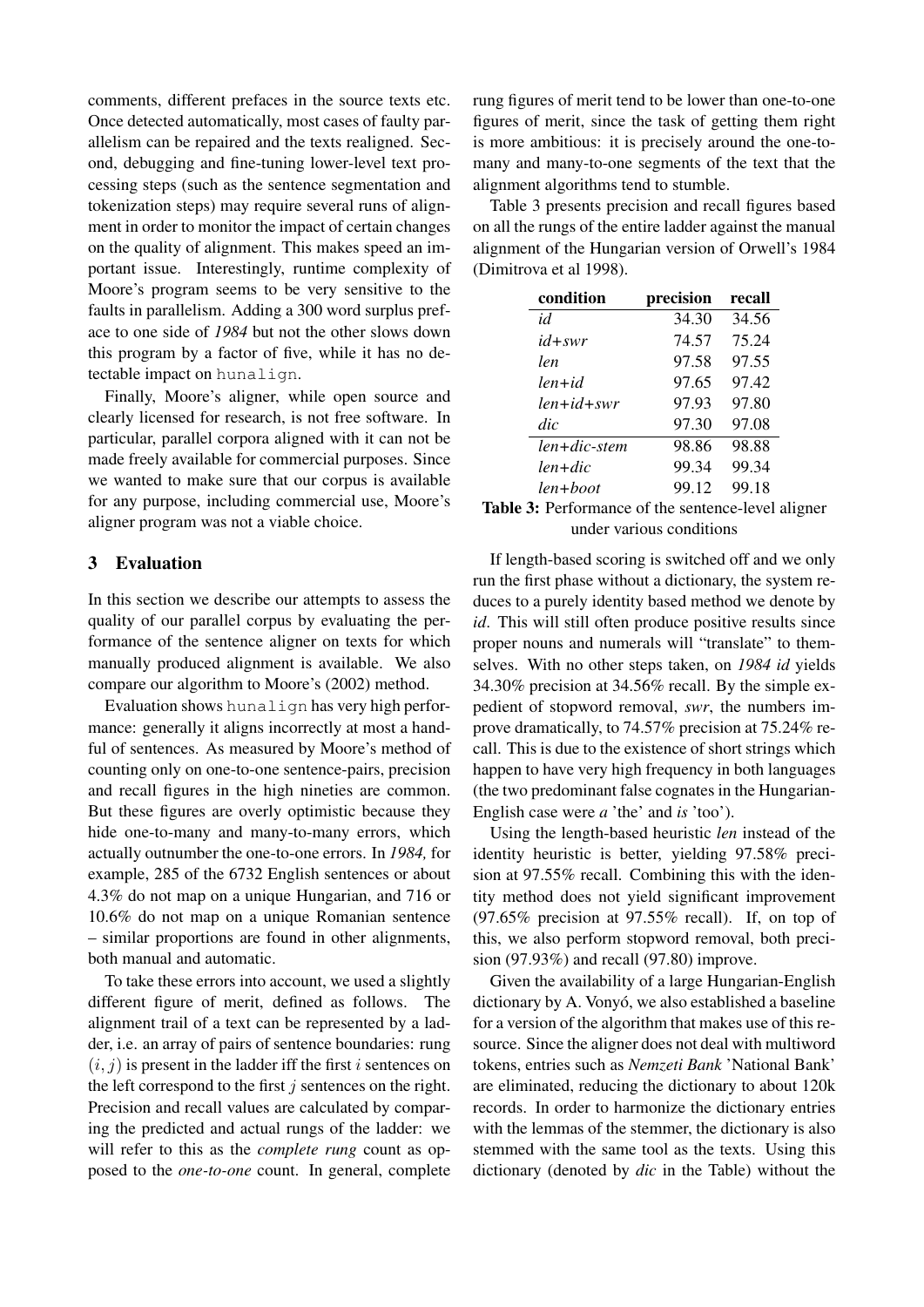length-based correction results in slightly worse performance than identity and length combined with stop word removal.

If the translation-method with the Vonyó dictionary is combined with the length-based method (*len+dic*), we obtain the highest scores 99.34% precision at 99.34% recall on rungs (99.41% precision and 99.40% recall on one-to-one sentence-pairs). In order to test the impact of stemming we let the algorithm run on the non-stemmed text with a non-stemmed dictionary (*len+dic-stem*). This established that stemming has indeed a substantial beneficial effect, although without it we still get better results than any of the non-hybrid cases.

Given that the dictionary-free length-based alignment is comparable to the one obtained with a large dictionary, it is natural to ask how the algorithm would perform with a bootstrapped dictionary as described in Section 2. With no initial dictionary but using this automatically bootstrapped dictionary in the second alignment pass, the algorithm yielded results (*len+boot*), which are, for all intents and purposes, just as good as the ones obtained from combining the length-based method with our large existing bilingual dictionary (*len+dic*). This is shown in the last two lines of Table 3. Since this method is so successful, we implemented it as a mode of operation of hunalign.

To summarize our results so far, the pure sentence length-based method does as well in the absence of a dictionary as the pure matching-based method does with a large dictionary. Combining the two is ideal, but this route is not available for the many medium density languages for which bilingual dictionaries are not freely avaliable. However, a core dictionary can automatically be created based on the dictionary-free alignment, and using this bootstrapped dictionary in combination with length-based alignment in the second pass is just as good as using a human-built dictionary for this purpose. In other words, the lack of a high-quality bilingual dictionary is no impediment to aligning the parallel corpus at the sentence level.

While we believe that an evaluation based on all the rungs of the ladder gives a more realistic measure of alignment performance, for the sake of correct comparison with Moore's method, we present some results using the one-to-one alignments metric. Table 4 summarizes results on Orwell's *1984* for Hungarian–English (*1984-HE-S*, stemmed and *1984- HE-U*, unstemmed), Romanian–English (*1984-RE-U*, unstemmed), as well as on Steinbeck's *Cup of*

*Gold* for Hungarian–English (*CoG-HE-S*, 80k words, stemmed) using hunalign (with bootstrapped dictionary, no further tuning and omitting paragraph information) and Moore's (2002) algorithm (with the default values).

| task       |       | hunalign | Moore<br>$'$ 02 |       |
|------------|-------|----------|-----------------|-------|
|            | prec  | rec      | prec            | rec   |
| 1984-HE-S  | 99.22 | 99.24    | 99.42           | 98.56 |
| 1984-HE-U  | 98.88 | 99.05    | 99.24           | 97.39 |
| 1984-RE-U  | 97.10 | 97.98    | 97.55           | 96.14 |
| $CoG-HE-S$ | 97.03 | 98.44    | 96.45           | 97.53 |

Table 4: Comparison of hunalign and Moore's (2002) algorithm on three texts. Performance figures are based on one-to-one alignments only.

In order to be able to compare the Hungarian and Romanian results for *1984*, we provide the Hungarian case for the unstemmed *1984*. One can see that both algorithms show a drop of performance. This makes it clear that the drop in quality from Hungarian–English to Romanian–English can not be attributed to the fact that we tuned our system on the Hungarian case. As mentioned earlier, the Romanian translation has 716 non-one-to-one segments compared to the Hungarian translation's 285. Given both algorithm's preference to globally diagonal and locally one-to-one alignments, this difference in one-to-one alignments is likely to render the Romanian–English alignment a harder task.

In order to sensibly compare our results with that of Moore's, paragraph information was not exploited. huntoken, the sentence tokenizer we use is able to identify paragraph boundaries which are then used by the aligner. Experiments showed that paragraph information can substantially improve alignment scores: measured on the Hungarian–English alignment of Steinbeck's 'Cup of Gold', the number of incorrect alignments drop from  $148$  to  $115<sup>2</sup>$ . Therefore the figures shown in Table 4 are in no way absolute best bisentence scores for the texts in question.

## 4 Conclusion

In the past ten years, much has been written on bringing modern language technology to bear on low density languages. At the same time, the bulk of commercial research and product development, understandably, concentrated on high density languages. To a

<sup>2</sup>Although paragraph identification itself contains a lot of errors, improvement may be due to the fact that paragraphs, however faulty, are consistent in terms of alignment. The details of this and the question of exploiting higher-level layout information is left for future research.